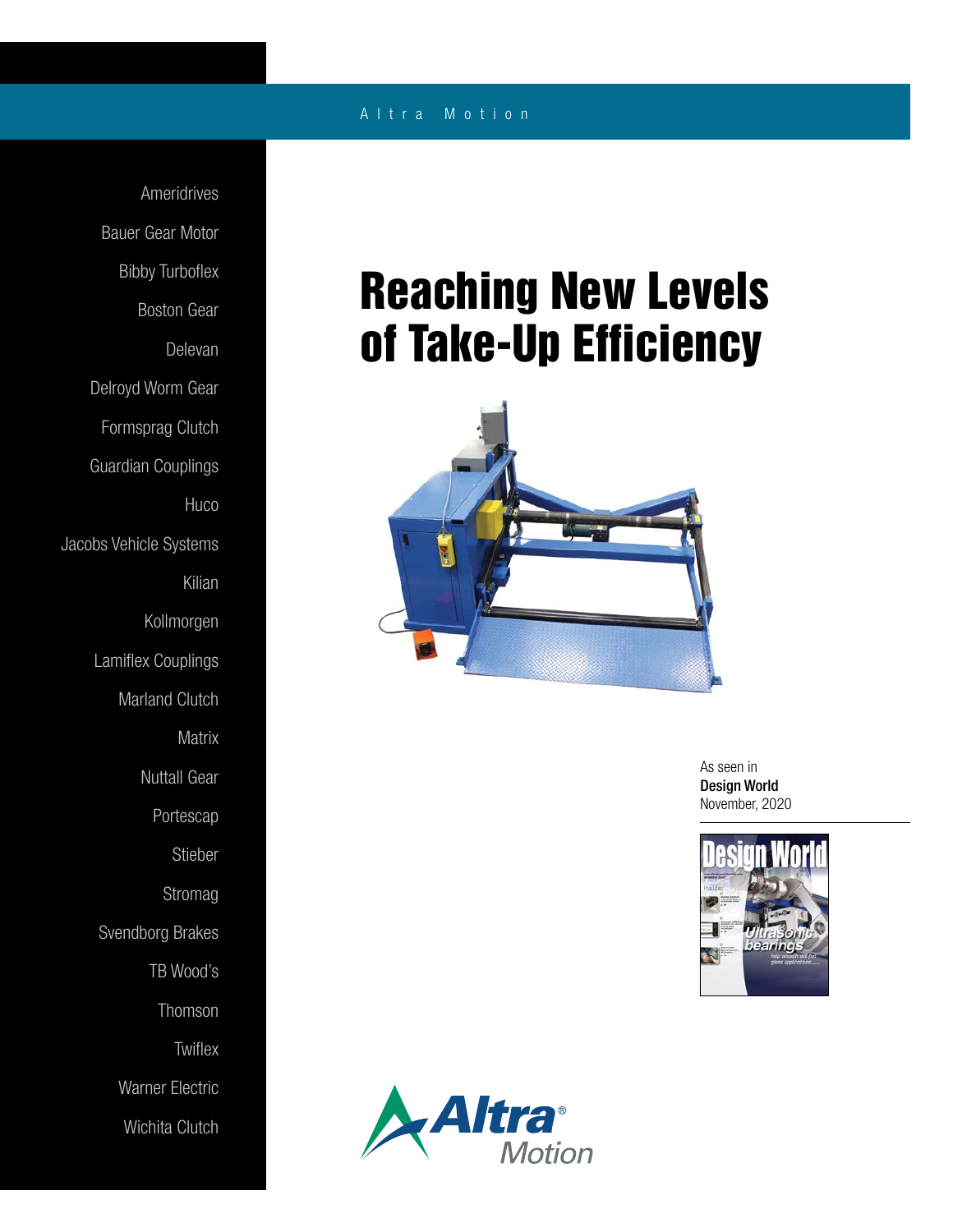## Reaching New Levels of Take-Up Efficiency

Reel Power relies on advanced PMSM technology from Bauer Gear Motor



The new RD10 rim drive shaftless take-up utilizes a new economical roller drive system that fits in a smaller footprint while providing superior efficiency. (Shown without guarding for clarity.)



A Bauer BK Series geared motor drives a roller which rotates the large cable reel as it coils. The output shaft of the geared motor is coupled, via chain and sprocket, to the drive roller.

As demand for copper wire and other cable products grows, distributors continue to look for ways to improve efficiencies, reduce costs and maximize space in their facilities.

In response to industry trends, Reel Power Industrial, a leading manufacturer of reel and coiling solutions, recently added a new rim drive shaftless take-up to its popular RD line. The units are typically used by wire and cable distribution facilities where large spools of copper wire are transferred down to smaller reels for contractor use.

RD10 reels are "rim driven" allowing for quick change out and loading of large wire and cable spools. The machine uses a geared motor to drive a roller which rotates the cable reel as it coils. The output shaft of the geared motor is coupled, via chain and sprocket, to the drive roller. A smaller motor/gearbox drives two threaded rods which, in turn, move the ejection roller up and down the frame. Maintaining a consistent winding torque through all speed ranges is critical to ensure proper spooling.

"Manufactured over 30 years, the RD line has been periodically updated to take advantage of innovative technology as it became available," said Joe Crosley, Sr. Electrical Engineer at Reel Power Industrial. "Initially, RD Series take-offs were offered with a 20 hp mechanical variable drive system that provided high-torque but was cumbersome and expensive to maintain. Then, as VFD motors and controls became available, we upgraded but had to increase horsepower to maintain low-end torque."

The goal was to design a new roller drive system that would fit in a smaller footprint while providing superior efficiency. The only way to meet the reduced size requirement was to utilize a more power-dense, right-angle geared motor vs. the in-line drive used on previous versions of the machine.

After testing geared motors from different manufacturers, Reel Power selected the Bauer BK Series geared motor featuring a permanent magnet synchronous motor (PMSM) for the main reel roller drivetrain. The PMSM technology maintains consistent torque from 0 hz to 120 hz and does not overheat at lower power as some other competitor models.

The RD unit requires a variable speed control to allow the operators to control the rewind process. "Older RD models accomplished this via mechanical variable speed drives with adjustable pulleys. Newer models utilized VFD drive controls with inverter-duty induction motors," Crosley said. "However, switching to permanent magnet (PM) motors is not always a simple adjustment. After thoroughly testing many VFD controls, we found some drive manufacturers do not have adequate algorithms for PM motor control."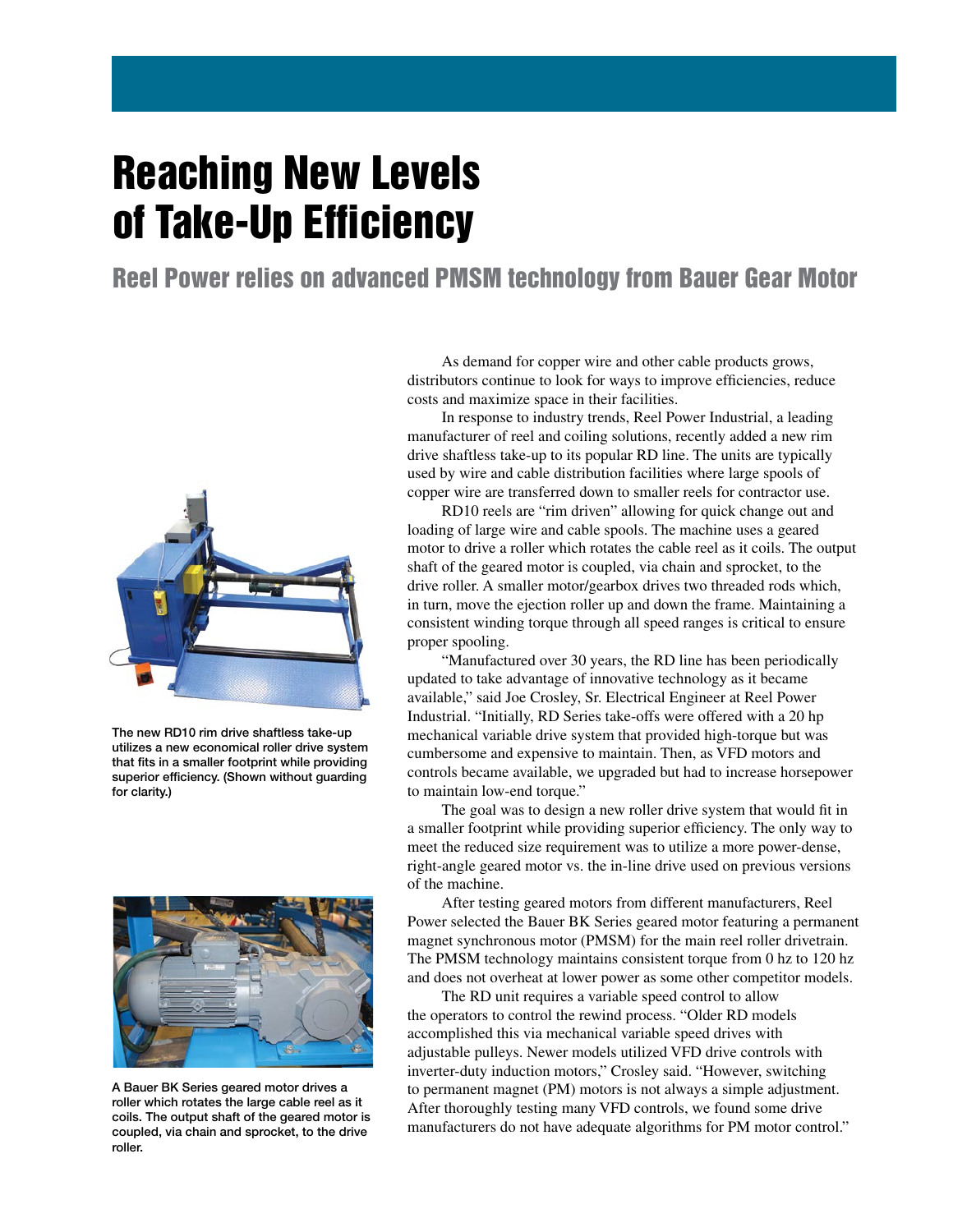Once a VFD and a Bauer BK unit was selected that met the initial performance criteria, the RD10 was loaded with a 10,000 lb. reel and run for several hours, including stops and starts, to verify that the new geared motor could handle the load. Bauer engineers worked closely with the Reel Power engineering team to fine tune the motor to meet performance expectations.

The compact Model BK40 supplied features PMSM technology that reduces heat losses from the rotor by 100% and total losses by approximately 25%, while increasing total efficiency by 10% or more. This improved performance translates into lower total cost of ownership, a reduction in  $CO<sup>2</sup>$  emissions, and ongoing savings that buffer against future increases in energy costs.

Along with being an economical choice, the size-to-power ratio of the Bauer solution was a key factor. "Aside from the inherent superior efficiency provided by the Bauer PMSM technology, due to its power-dense design, we were able to move from a 20 hp motor to a 15 hp motor which saved on initial cost as well as operating costs," Crosley explained. "The implementation of the Bauer BK right angle, helical bevel geared motor package also allowed us to reduce the width of the machine from 137" to 101-3/4" – which is a huge win for our customers."

The new RD10 units provide smoother acceleration and deceleration with no "cable popping", reducing the risk of damaging strands. A footswitch and central operator controls with handheld speed pendant allow the operator to wind material onto a reel or onto a coiling head. The footswitch can be "jogged" without tripping the drive – allowing for easy packaging of the spooled material. Dynamic reel braking reduces "over spin". RD10 units generate lower ambient noise compared to mechanically driven units.

A Boston Gear 700 Series speed reducer is utilized on the machine's smaller ejection drive. The 700 Series is the industry standard for modular worm gear construction. Units feature a rugged fine-grained cast-iron housing for maximum strength and durability.

"The Bauer gear motor performed well in both our in-house testing and testing at our customer's facility. Bauer is a great company to team with. They were very supportive and worked well with our staff," according to Crosley. "We are looking at other applications that may maximize the inherent features of the Bauer PMSM geared motors."



The compact BK right angle, bevel geared motor suppied featured permanent magnet synchronous motor (PMSM) technology that reduces heat losses from the rotor by 100% and total losses by approximately 25%, while increasing total efficiency by 10% or more.



RD10 reels are "rim driven" allowing for quick change out and loading of large wire and cable spools.



A Boston Gear 700 Series speed reducer is utilized on the machine's smaller ejection drive. The 700 Series is the industry standard for modular worm gear construction.